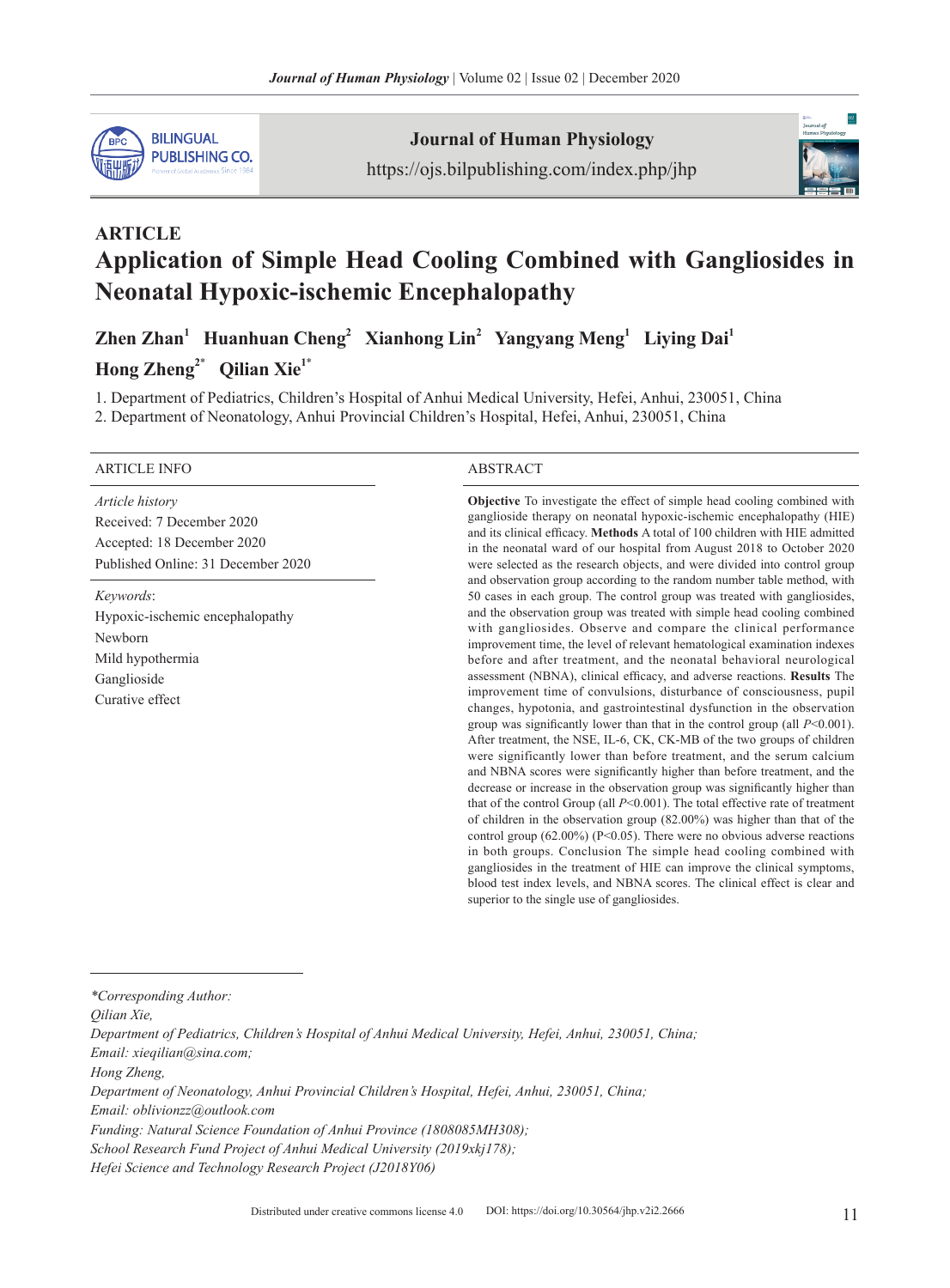#### **1. Introduction**

eonatal hypoxic-ischemic encephalopathy (HIE) is one of the common results in neonatal brain damage caused by hypoxic-ischemia because of perinatal asphyxia. HIE seriously threatens the health and life of newborns , About 25%-30% of surviving sick newborns are at risk of neurological sequelae, including epilepsy, intellectual disability, cerebral palsy, etc  $[1]$ . The pathophysiological changes of HIE are not yet fully understood, leading to lack of breakthrough treatment methods. At present, comprehensive support and symptomatic treatment are still the main components of standard treatment programs. Mild hypothermia therapy has a clear neuroprotective effect, which can reduce the mortality of HIE and the rate of long-term severe disability. It has been regarded as the standard treatment for moderate and severe  $HIE^{[2]}$ . In consideration of the safety, complexity and cost of standard hypothermia therapy, we use simple head cooling to achieve the purpose of treatment in clinic. At the same time, drug therapy is also an important part of HIE treatment. Gangliosides can maintain membrane integrity and regulate brain development. They can prevent cell apoptosis and reduce brain damage. They are widely used as auxiliary drugs for HIE in my country. Under treatment <sup>[3]</sup>. There are not many clinical reports about simple head cooling combined with ganglioside in the treatment of HIE. This study aims to explore the clinical effect of this treatment regimen in the treatment of HIE and its influence on related observation indicators.

## **2. Information and Methods**

#### **2.1 General Information**

100 children with HIE admitted in the neonatal ward of our hospital from August 2018 to October 2020 are selected as the research objects, and the random number table method is used to divide them into the control group and the observation group with 50 cases each. The comparison of general data (gender, delivery method, clinical scale, gestational age, birth weight, Apgar score at 5 minutes after birth) between the two groups showed no significant difference ( $P > 0.05$ ) and was comparable. Inclusion criteria: (1) Meet the diagnostic criteria for neonatal hypoxic-ischemic encephalopathy established by the Neonatal Group of the Pediatric Branch of the Chinese Medical Association<sup>[4]</sup>, and determine the clinical scale based on this diagnostic criteria; (2) both Full-term infant and birth weight  $\geq$ 2500g; (3) Receive treatment within 6 hours of onset of illness; (4) With the informed consent of the child's family member and sign a letter of commitment.

Exclusion criteria: (1) Patients with pregnancy complications during pregnancy; (2) Patients with spontaneous bleeding tendency; (3) Patients with complicated and refractory congenital malformations, acute brain-related diseases, congenital infections and other related diseases (4) Those who are contraindicated with this treatment drug; (5) Those who give up treatment. This clinical study followed the Declaration of Helsinki and passed the review of the Medical Ethics Committee of our hospital.

#### **2.2 Method**

After admission, the two groups were actively treated with routine treatments, namely three maintenance treatments (maintain good ventilation and ventilation function; maintain sufficient blood perfusion of the whole body and various organs; maintain high normal blood glucose), three symptomatic treatments (control convulsions, Convulsions; reduce intracranial pressure; eliminate brainstem symptoms). The control group was treated with monosialotetrahexose ganglioside sodium (produced by Harbin Medical University Pharmaceutical Co., Ltd., approval number: Zhunzi H20060422, specification: 20mg) on the basis of conventional treatment. The injection was dissolved and diluted with 20ml 5% glucose, injected intravenously with a dosage of 20 mg each time, once a day, for continuous treatment for 14 days; the observation group was given a simple head cooling treatment based on the treatment of the control group, starting within 6 hours of onset, using ice force Apply the cooling patch to the skin of the child's forehead. At the same time, use a gel ice pack to evenly wrap around the child's head. Replace every hour during the operation to ensure that the temperature of the ice pack and cooling patch is at 7-10°C, and monitor the child's anus. Keep the rectal temperature at 33-34℃ , and monitor the vital signs of the child. Continuous treatment for 72 hours, and slowly and naturally rewarming after the treatment.

#### **2.3 Observation Indicators**

(1) Collect and compare the general data of the two groups of children; (2) Record and compare the improvement time of related clinical manifestations (convulsions, consciousness disturbance, pupil changes, hypotonia, gastrointestinal dysfunction) of the two groups of children; (3) Compare the blood test index levels of the two groups of children before and after treatment. Before and after treatment, 5ml of radial venous blood was drawn from the two groups of children. All blood samples were placed in blood collection tubes. After centrifugation at 3500r/min, the serum was separated and stored in a freezer at -15°C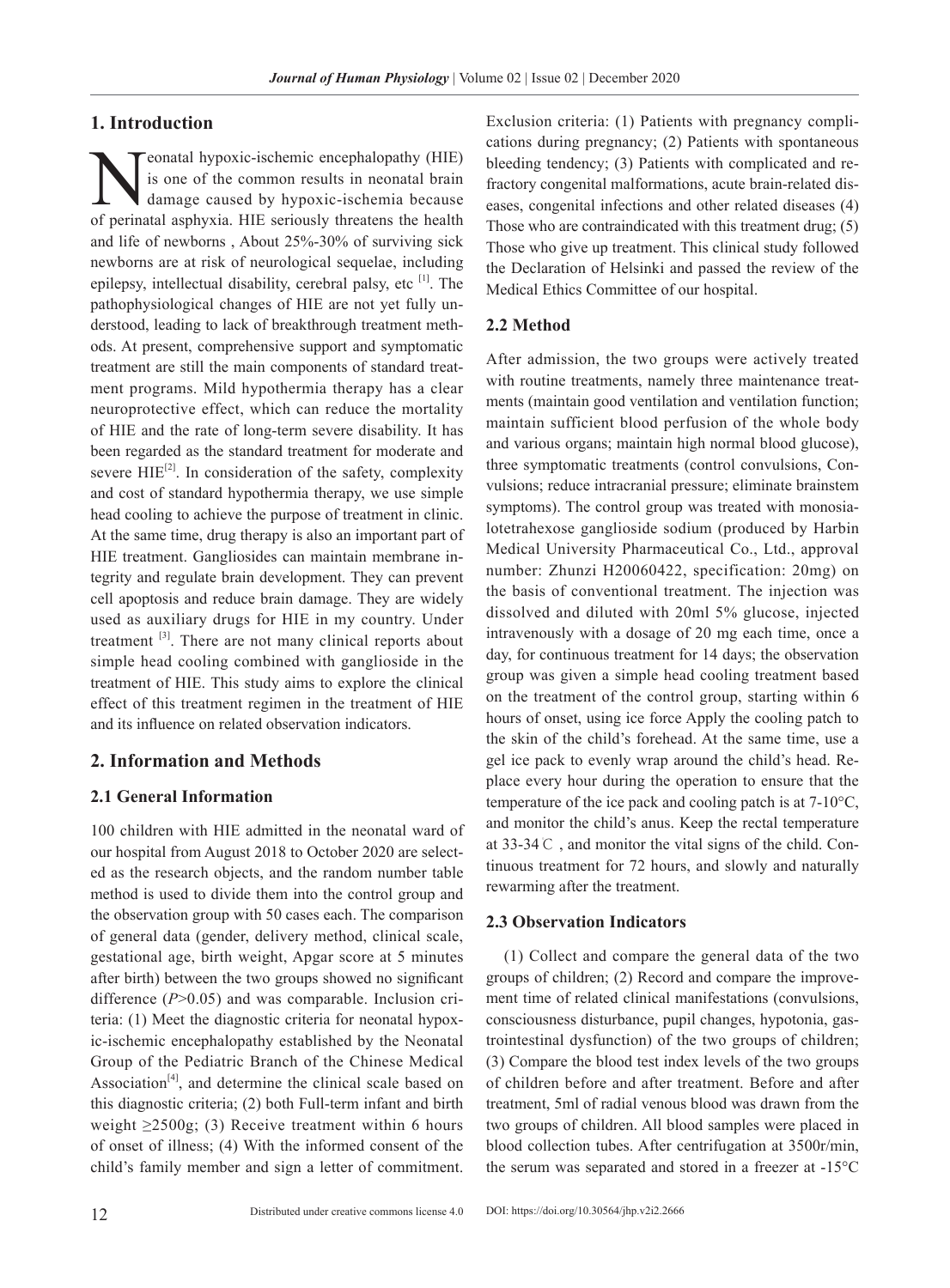*Journal of Human Physiology* | Volume 02 | Issue 02 | December 2020

| <b>Groups</b>     | <b>Cases</b> | Gender<br>(male/female) | <b>Delivery method</b><br>(eutocia/caesarean<br>section) | <b>Clinical grade</b><br>(moderate/<br>severe) | <b>Gestational age</b><br>$(x \pm s, \text{ weeks})$ | <b>Admission age</b><br>$(\overline{x} \pm s, \text{ hours})$ | Birth weight<br>$(\overline{x} \pm s, \text{kg})$ | Apgar score at 5<br>minutes after birth<br>$(x \pm s, \text{points})$ |
|-------------------|--------------|-------------------------|----------------------------------------------------------|------------------------------------------------|------------------------------------------------------|---------------------------------------------------------------|---------------------------------------------------|-----------------------------------------------------------------------|
| control group     | 50           | 27/23                   | 24/26                                                    | 26/24                                          | $39.56 \pm 1.25$                                     | $3.61 \pm 1.22$                                               | $3.28 \pm 0.25$                                   | $3.86 \pm 0.83$                                                       |
| observation group | 50           | 28/22                   | 27/23                                                    | 25/25                                          | $39.76 \pm 1.04$                                     | $3.52 \pm 1.37$                                               | $3.36 \pm 0.18$                                   | $3.84 \pm 1.13$                                                       |
| x2/t              | ۰            | $0.040*$                | $0.360*$                                                 | $0.040*$                                       | $-0.870$                                             | 0.353                                                         | $-1.656$                                          | 0.101                                                                 |
| D                 | ۰            | 0.841                   | 0.548                                                    | 0.841                                          | 0.386                                                | 0.725                                                         | 0.101                                             | 0.920                                                                 |

**Table 1.** Comparison of general information of the two groups of children

*Note:*  $\dot{i}$  *is the value of*  $x^2$ .

for inspection. Enzyme-linked immunosorbent assay (ELISA) detects serum neuron-specific enolase (NSE) and serum interleukin-6 (IL-6) levels. The kits are all made by Kamisu ( Provided by Shanghai) Biotechnology Co., Ltd. The operation method is strictly in accordance with the instruction manual. Use a biochemical analyzer to detect serum calcium, creatine kinase (CK) and MB isoenzyme of creatine kinase (CK-MB) levels; (4) Compare the nerve function score of the two groups of children before and after treatment. Before and after treatment, a systematically trained specialist used the 20-item neonatal behavioral neurological assessment (NBNA) developed by Professor Bao Xiulan<sup>[5]</sup> to conduct behavioral neurological assessment and scores on the two groups of children. , Including 5 parts of behavioral ability, passive muscle tone, active muscle tone, original reflex and general evaluation. There are 20 assessment items, using a 0-2 point scoring system, with a full score of 40 points, and a total score of  $\geq 35$ points as neurological Normal function, a total score of less than 35 points is regarded as abnormal neurological function. The lower the score, the more serious the brain injury and the worse the behavioral neurological evaluation. (5) Compare the clinical efficacy of the two groups of children after treatment. An attending and above specialist physician will evaluate the treatment effect of the children. After treatment, related clinical symptoms such as consciousness disturbance, respiratory failure, abnormal muscle tone, seizures, pupil changes, etc. returned to normal, the amplitude integrated EEG was normal, and the blood test indicators returned to normal, it is remarkable. After treatment, the above-mentioned clinical symptoms and related examinations have been significantly improved and have basically returned to normal after treatment, it is effective. After treatment, the above-mentioned clinical symptoms and related examinations are not significantly improved, or even worse than before, it is invalid. Total effective rate  $=$  (remarkable number  $+$  effective number)/total  $\times$  100%. (6) Record the adverse reactions during the treatment of the two groups of children.

#### **2.4 Statistical Processing**

Use spss26.0 statistical software for statistical analysis and processing of all data. The measurement data conforming to the normal distribution are expressed by the mean  $\pm$  standard deviation ( $\bar{x} \pm s$ ), the comparison within the group adopts the paired design *t* test, and the comparison between the groups adopts the *t* test of the mean of two independent samples; the count data is expressed by [ $n$ <sup>(%)</sup>] Indicates that the  $x^2$  test is used. *P*<0.05 means the difference is statistically significant.

# **3. Results**

## **3.1 Comparison of the General Data of the Two Groups of Children**

There was no statistical difference in the general data of the two groups of children (gender, delivery method, clinical grade, gestational age, birth weight, admission age, Apgar score at 5 minutes after birth) Significance (*P*>0.05). See Table 1.

# **3.2 Comparison of the Improvement Time of the Related Clinical Manifestations of the Two Groups of Children**

The improvement time of the related clinical manifestations including convulsions, disturbance of consciousness, pupil changes, hypotonia, and gastrointestinal dysfunction in the observation group was lower than that of the control group. Academic significance (*P* < 0.001). See Table 2.

# **3.3 Comparison of Blood Test Index Levels before and after Treatment between the Two Groups of Children**

Before treatment, there was no statistically significant difference between the two groups of children in the NSE, IL-6, serum calcium, CK, and CK-MB index levels (*P*> 0.05), comparable. After treatment, the levels of NSE, IL-6, CK, and CK-MB of the two groups of children were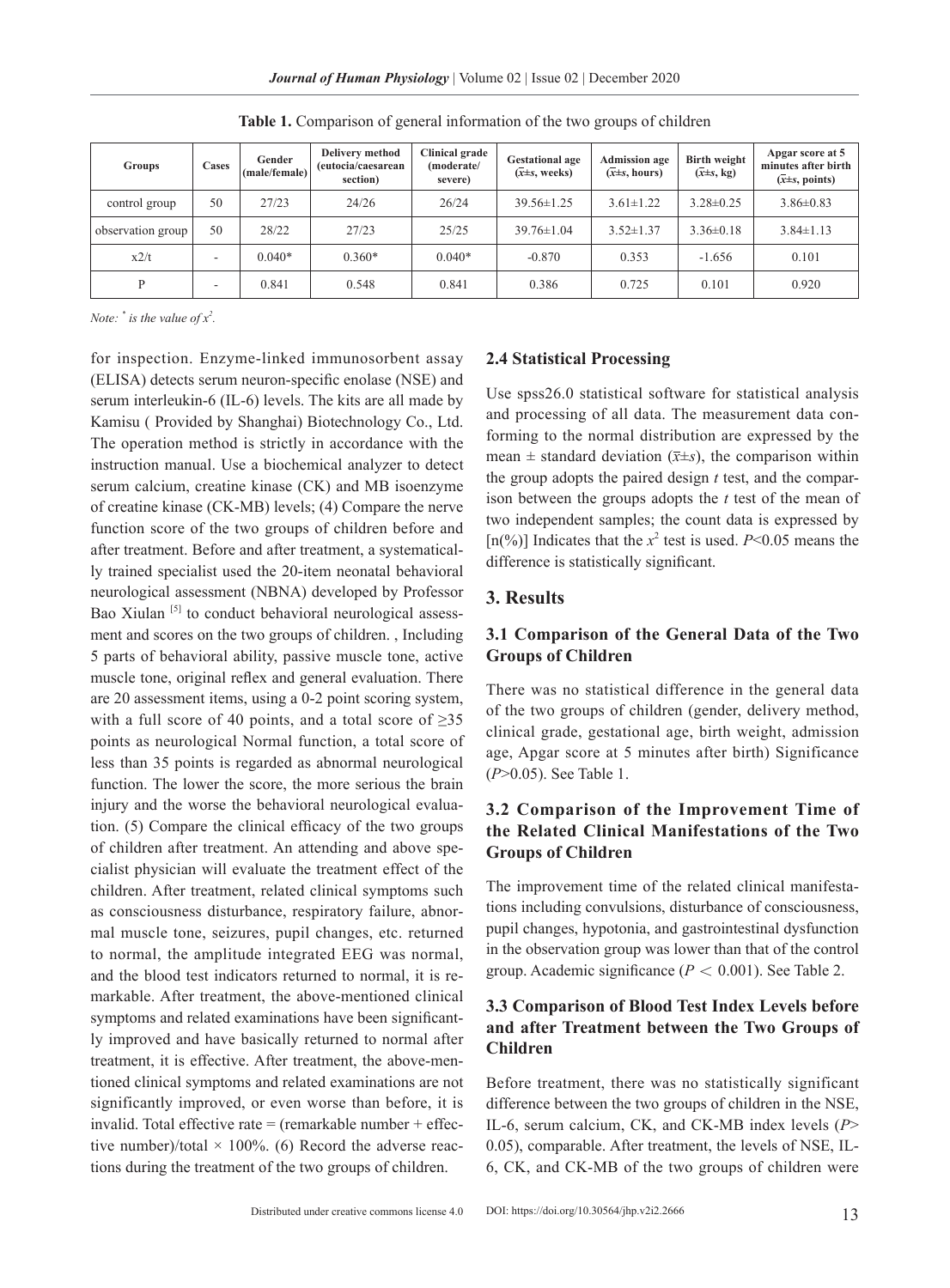| <b>Groups</b>     | <b>Cases</b> | <b>Convulsions</b> | Disturbance of<br>consciousness | <b>Pupil changes</b> | <b>Hypotonia</b> | <b>Gastrointestinal dysfunction</b> |
|-------------------|--------------|--------------------|---------------------------------|----------------------|------------------|-------------------------------------|
| Control group     | 50           | $6.54 \pm 2.12$    | $5.46 \pm 1.72$                 | $3.46 \pm 1.66$      | $8.82 \pm 1.88$  | $4.66 \pm 1.36$                     |
| Observation group | 50           | $3.70 \pm 1.15$    | $3.60 \pm 1.44$                 | $2.32 \pm 0.98$      | $6.34 \pm 1.77$  | $3.22 \pm 1.18$                     |
|                   | ۰.           | 8.328              | 5.865                           | 4.191                | 6.792            | 5.638                               |
| D                 | ۰            | 0.000              | 0.000                           | 0.000                | 0.000            | 0.000                               |

**Table 2.** Comparison of improvement time of related clinical manifestations between the two groups of children ( $\bar{x} \pm s$ , *d*)

**Table 3.** Comparison of blood test index levels before and after treatment in the two groups of children  $(\bar{x} \pm s)$ 

| Cases<br>Groups      |                          | NSE( ug/L)          |                    | IL-6( $ng/L$ )             |                    | Serum calcium(mmol/L) |                    | CK(U/L)             |                                                                                                                      | $CK-MB(U/L)$        |                 |
|----------------------|--------------------------|---------------------|--------------------|----------------------------|--------------------|-----------------------|--------------------|---------------------|----------------------------------------------------------------------------------------------------------------------|---------------------|-----------------|
|                      |                          | before<br>treatment | after<br>treatment | <b>before</b><br>treatment | after<br>treatment | before<br>treatment   | after<br>treatment | before<br>treatment | after treatment                                                                                                      | before<br>treatment | after treatment |
| Control<br>group     | 50                       |                     |                    |                            |                    |                       |                    |                     | 49.17±6.22 29.75±4.39* 81.36±8.48 46.38±9.05* 1.68±0.22 1.83±0.21* 309.51±36.19 198.33±19.64* 52.83±8.22 33.09±6.49* |                     |                 |
| Observation<br>group | 50                       |                     |                    |                            |                    |                       |                    |                     | 48.78±5.83 19.58±3.75* 80.77±7.94 29.53±8.33* 1.70±0.23 2.04±0.19* 311.59±36.25 165.55±17.79* 53.27±8.49 25.23±4.07* |                     |                 |
|                      | -                        | 0.323               | 12.453             | 0.353                      | 9.687              | $-0.227$              | $-5.113$           | $-0.287$            | 8.744                                                                                                                | $-0.269$            | 7.266           |
| $\boldsymbol{P}$     | $\overline{\phantom{a}}$ | 0.747               | 0.000              | 0.725                      | 0.000              | 0.821                 | 0.000              | 0.775               | 0.000                                                                                                                | 0.789               | 0.000           |

*Note: Compared with before treatment,*  $^*P < 0.001$ .

**Table 4.** Comparison of NBNA scores of the two groups of children before and after treatment ( $\bar{x}$ ±s, points)

| Groups            | Cases                    | before treatment | after treatment  |           | $\boldsymbol{p}$ |
|-------------------|--------------------------|------------------|------------------|-----------|------------------|
| Control group     | 50                       | $26.31 \pm 2.84$ | $33.22 \pm 2.97$ | $-79.866$ | 0.000            |
| Observation group | 50                       | $25.91 \pm 2.88$ | $37.39 \pm 3.60$ | $-80.067$ | 0.000            |
|                   | $\overline{\phantom{a}}$ | 0.717            | $-6.333$         |           |                  |
| D                 | $\overline{\phantom{a}}$ | 0.475            | 0.000            |           |                  |

lower than before treatment, and the difference was statistically significant (*P*<0.001); after treatment, the levels of serum calcium index of the two groups of children were both Higher than before treatment, the differences were statistically significant (*P*<0.001). After treatment, the levels of NSE, IL-6, CK, and CK-MB in the observation group were significantly lower than those in the control group, and the differences were statistically significant (*P*<0.001); after treatment, the observation group Serum calcium index levels were significantly higher than those in the control group, and the difference was statistically significant (*P*<0.001). See Table 3.

## **3.4 Comparison of NBNA Scores between the Two Groups of Children before and after Treatment**

Before treatment, there was no significant difference

in NBNA scores between the two groups of children (*P*>0.05), and they were comparable. After treatment, the NBNA scores of the two groups of children were higher than those before treatment, and the difference was statistically significant (*P*<0.001). After treatment, the NBNA scores of children in the observation group were higher than those in the control group, and the difference was statistically significant (*P*<0.001). See Table 4.

# **3.5 Comparison of Clinical Efficacy between the Two Groups of Children after Treatment**

The total effective rate of treatment in the observation group (82.00%) was higher than that of the control group (62.00%), and the difference was statistically significant (*P*<0.05). See Table 5.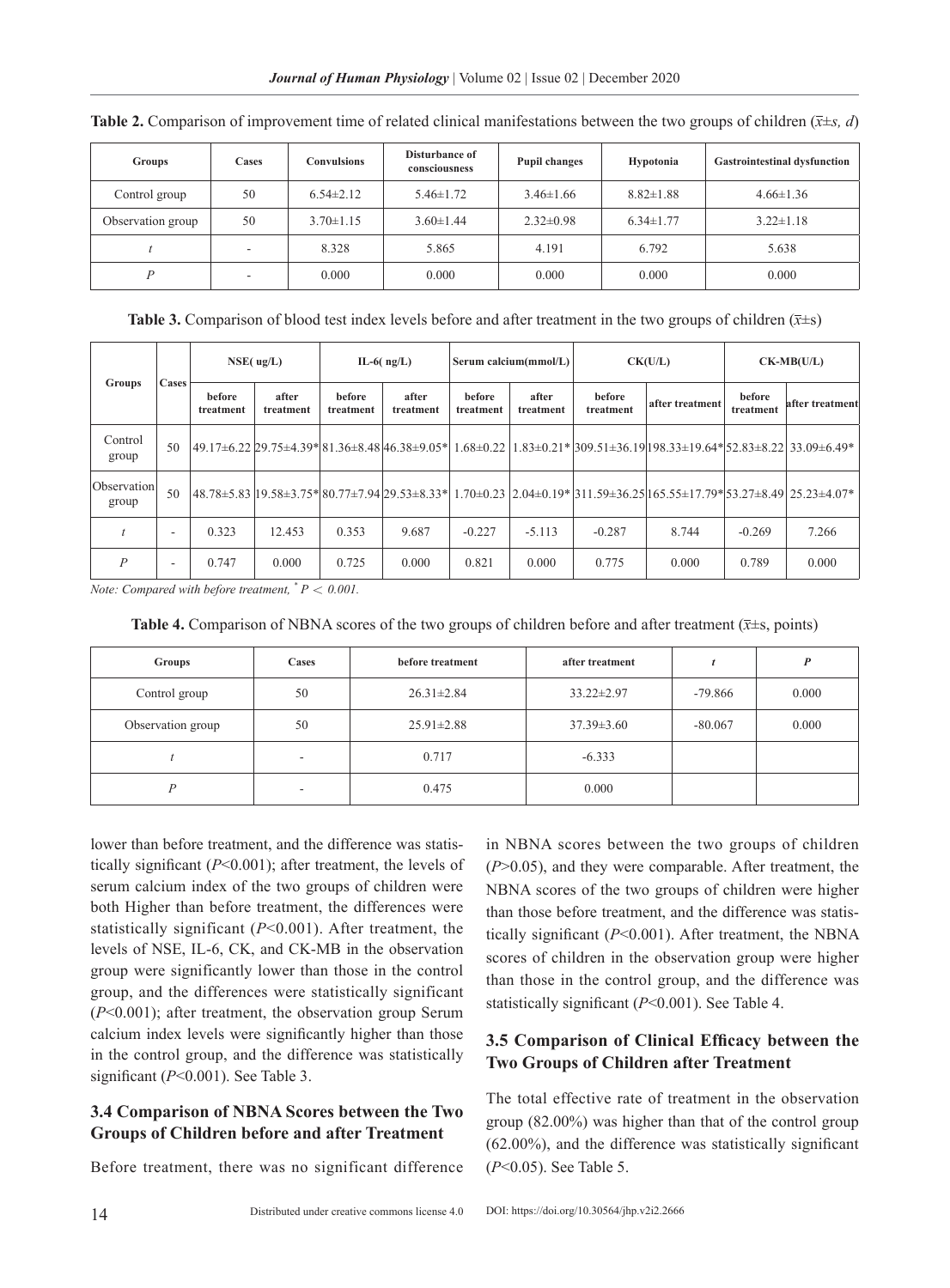*Journal of Human Physiology* | Volume 02 | Issue 02 | December 2020

| Groups            | Cases                    | Remarkable (n) | Effective (n) | Invalid $(n)$ | Total effective $[n( %)]$ |
|-------------------|--------------------------|----------------|---------------|---------------|---------------------------|
| Control group     | 50                       | 12             | 20            | 19            | 31(62.00)                 |
| Observation group | 50                       | 18             | 23            |               | 41(82.00)                 |
|                   | $\overline{\phantom{a}}$ |                |               |               | 4.960                     |
|                   | $\overline{\phantom{a}}$ |                |               |               | 0.026                     |

**Table 5.** Comparison of the clinical efficacy of the two groups of children

# **3.6 Adverse Reactions during the Treatment of the Two Groups of Children**

No obvious adverse reactions occurred in the two groups of children.

#### **4. Discussion**

Neonatal encephalopathy after postpartum related events is one of the main causes of neonatal diseases in the world. Under the condition that there is a causal relationship between neonatal encephalopathy and hypoxic-ischemic brain damage, it is called neonatal hypoxic-ischemic encephalopathy (HIE). Refers to the complex pathophysiological and cellular molecular changes caused by severe hypoxic-ischemic brain damage in the neonatal period. HIE is not a single event, but a continuous process  $[6]$ . Existing studies have shown  $[7]$  that the pathophysiological reaction process of HIE is mediated by an excitatory oxidation cascade, and the first energy failure that occurs is characterized by the reduction of ATP production and the increase in lactic acid or acidosis. the second energy failure seems to be related to oxidative stress, inflammatory response, excitotoxicity and eventual cell death. The continuous cascade of reactions will further prevent neuronal regeneration or aggravate brain damage, thereby forming a tertiary brain injury . The above cascade can also be summarized into five main events, namely oxidative stress, mitochondrial dysfunction, intracellular calcium ion overload, excitotoxicity and inflammation. After modern basic medicine gradually understood the progress of the brain injury mediated by this cascade reaction at the cellular molecular level and better clarified its basic mechanism, it began to actively study different potential neuroprotective therapies and adjuvant therapies, through intervention in the cascade reaction or an important step to protect the brain tissue. These promising neuroprotective agents have been tested in animal models and preliminary clinical studies of HIE, targeting different stages of injury: early excitotoxicity, oxidative stress and apoptosis, late inflammation, and neuronal and Regeneration of oligodendrocytes, a variety of drug treatments designed,

such as mitochondrial membrane stabilizers, neurotrophic factors, etc.<sup>[8]</sup>. Experimental studies have shown  $[9]$  that hypothermia treatment can inhibit key steps in the cascade, including reducing the destructive effects of secondary energy failure on the brain, slowing down oxidative stress, antagonizing the release of excitatory neurotransmitters, and reducing cells Apoptosis and so on. With the emergence of mild hypothermia treatment and its widespread clinical application, the prognosis of moderate HIE has been significantly improved, and early hypothermia treatment within 3 hours after birth has gradually attracted the attention of clinicians  $[10]$ .

Mild hypothermia treatment is part of the standard treatment plan in developed areas, but it is still an expensive and unacceptable treatment in a resource-limited environment and requires a professional team to implement it. Taking into account the limitations of professional hypothermia treatment, low-cost, easy-to-access and use cooling methods and treatment plans are required in clinical work to ensure its applicability [11]. Studies have shown that  $[12]$  gel ice packs can be safely and effectively successfully induced hypothermia. Therefore, we adopted the above-mentioned low-cost and reusable simple head cooling method, which is more acceptable to family members of patients. During treatment no obvious adverse reactions occurred. Sheng et al.  $[13]$  evaluated 10 Chinese RCT trials with 987 newborns and concluded that monosialoganglioside adjuvant treatment of HIE can provide additional benefits in improving short-term clinical effects and reducing long-term neurodevelopmental disorders. Exogenous monosialogangliosides can stably bind to nerve cell membranes, leading to changes in membrane function. Its mechanism of action is to promote nerve cell survival, axon growth and synaptic growth, which makes monosialogangliosides in my country is widely used in the clinical adjuvant treatment of HIE and has shown reliable results. At present, the application effect of these two common clinical treatments for HIE is still unclear. We conducted research on this basis.

The serum level of NSE is very low at physiological level, only exists in nerve cells, and is released outside the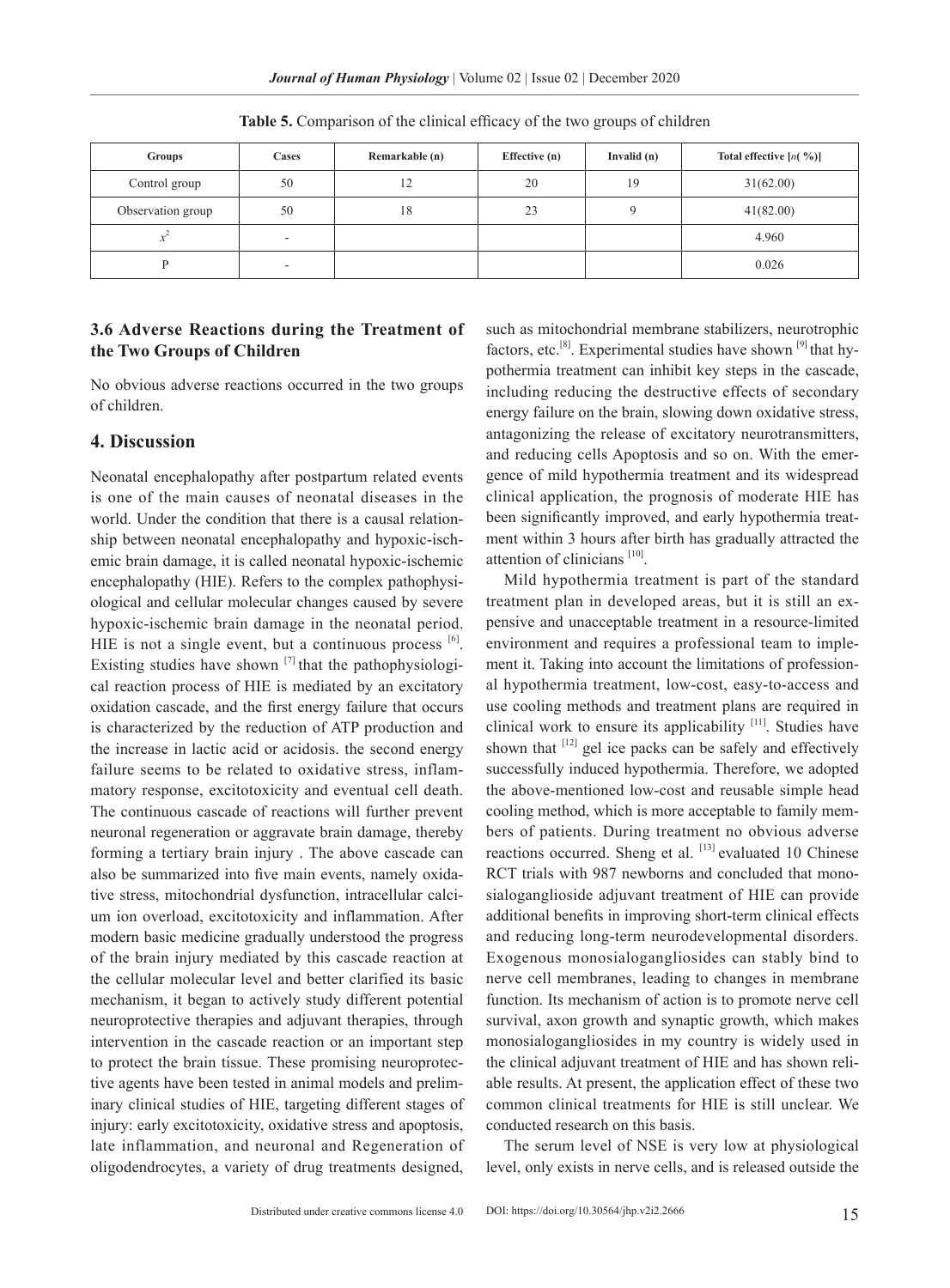cell when neuron damage occurs, and enters the peripheral blood through the blood-brain barrier. NSE can be used as an early sensitive indicator of nerve cell damage. The severity of HIE is positively correlated and decreases as the disease improves $^{[14]}$ . IL-6 is a multifunctional immune mediator that regulates cellular immunity and inflammatory response. A few minutes after hypoxia and ischemia, the levels of IL-6 and other inflammatory cytokines increase rapidly, by inducing neuronal apoptosis and increasing toxic factors. Nitric oxide levels promote hypoxic-ischemic brain damage<sup>[15]</sup>. Hypocalcemia is a common disease of HIE. In the reperfusion stage after hypoxic-ischemic injury, rapid calcium influx into cells is ATP-dependent Na<sup>+</sup>-K<sup>+</sup> pump failure and cell necrosis secondary to membrane depolarization Or the main cause of apoptosis, the influx of calcium ions into the cells of multiple damaged organs will reduce the serum calcium concentration<sup>[16]</sup>. When a newborn is asphyxiated, hypoxia and hemodynamic pathological changes can cause hypoxic-ischemic myocardial damage and abnormal levels of myocardial enzyme spectrum $^{[17]}$ . In terms of the above hematological examination indicators, this study shows that after the single use of ganglioside treatment, the levels of related indicators are improved compared to before treatment, which indicates that gangliosides can promote nerve cell regeneration and reduce nerve cell destruction. Nutritional effect may inhibit the inflammatory response after injury, calcium influx into cells and hypoxic-ischemic myocardial damage; and after simple head cooling combined with ganglioside treatment, the improvement effect of related index levels is better than that of using ganglioside alone Better, it indirectly suggests that the combination therapy can repair nerve damage to a greater extent, inhibit cell apoptosis and oxidative stress, and better inhibit the production of active mediators to participate in pathophysiological reactions, thereby reducing IL-6 secretion and reducing calcium ion internal Intracellular overload caused by flow and promote the recovery of myocardial enzyme spectrum level. In terms of NBNA score, in this study, the NBNA score after combined treatment was higher than that of ganglioside alone, which shows that combined treatment may have a more positive effect on nervous system rehabilitation and long-term nervous system development. This is also true in terms of clinical symptom improvement time and therapeutic efficacy. The total clinical effective rate and related clinical symptom improvement time after combined treatment are better than single treatment. This reflects that simple head cooling can exert the effect of hypothermia treatment. This combined treatment It may have a synergistic effect to effectively prevent the further progression of the disease, thereby improving

the overall efficacy. The disadvantage is that the study is retrospective, conducted in one center, and the data is limited. Future studies may need to increase the sample size and conduct multi-center cooperation.

# **5. Conclusion**

The current research on the treatment of HIE has shifted from single hypothermia treatment to seeking to improve the prognosis of children by adding adjuvant drug therapy to the treatment of mild hypothermia<sup>[18]</sup>. This study introduces a Basically similar treatment options for limited conditions. In summary, simple head cooling combined with gangliosides for HIE can significantly improve clinical symptoms, blood test index levels, and NBNA scores. The clinical efficacy is clear and superior to single ganglioside therapy.

#### **References**

- [1] Danguecan A, El Shahed AI, Somerset E, et al. Towards a biopsychosocial understanding of neurodevelopmental outcomes in children with hypoxic-ischemic encephalopathy: A mixed-methods study[J]. Clin Neuropsychol, 2020, 10(26): 1-23.
- [2] Garcia-Alix A, Arnaez J, Herranz-Rubia N, et al. Ten years since the introduction of therapeutic hypothermia in neonates with perinatal hypoxic-ischaemic encephalopathy in Spain[J]. Neurologia, 2020, S0213- 4853(20): 30227-9.
- [3] Liang SP, Chen Q, Cheng YB, et al. Comparative Effects of Monosialoganglioside versus Citicoline on Apoptotic Factor, Neurological Function and Oxidative Stress in Newborns with Hypoxic-Ischemic Encephalopathy[J]. Coll Physicians Surg Pak. 2019, 29(4): 324-327.
- [4] Neonatology Group of Pediatrics Branch of Chinese Medical Association. Diagnostic. criteria for neonatal hypoxic-ischemic encephalopathy[J]. Chinese Journal of Pediatrics, 2005, (08): 584.
- [5] Bao Xiulan. The significance of neonatal behavioral neurometry in predicting the prognosis of neonatal hypoxic-ischemic encephalopathy[J]. Chinese Journal of Practical Pediatrics, 1995(02): 84-86.
- [6] Popescu MR, Panaitescu AM, Pavel B, et al. Getting an Early Start in Understanding Perinatal Asphyxia Impact on the Cardiovascular System[J]. Front Pediatr, 2020, 8: 68.
- [7] Greco P, Nencini G, Piva I, et al. Pathophysiology of hypoxic-ischemic encephalopathy: a review of the past and a view on the future[J]. Acta Neurol Belg, 2020, 120(2): 277-288.
- [8] Johnston MV, Fatemi A, Wilson MA, et al. Treatment